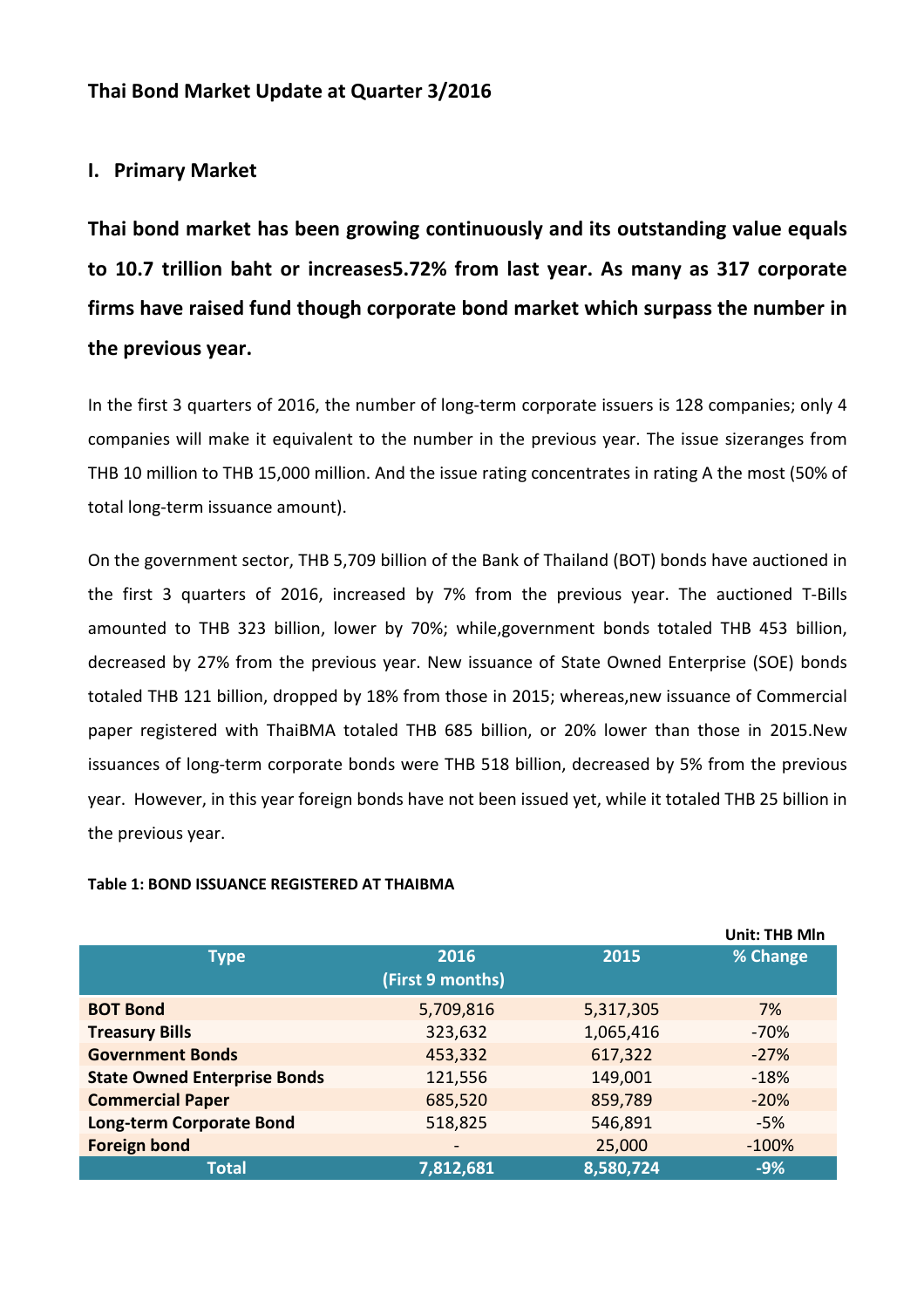# **Outstanding Value of ThaiBMA Registered Bonds**

The total outstanding value of ThaiBMA registered bonds as of October 2016 2016 amounted THB 10,611 billion, a growth of 6% from the previous year. This consisted of THB 3,954 billion of government bonds, THB 2,961 billion of BOT bonds, THB 822 billion of SOE bonds, THB2,368 billion oflong-term corporate bonds, THB 314 billion of commercial papers, and THB 66 billion of foreign bonds *(See Table 2)*.

|                                    |                  |            | <b>Unit: THB Mln</b> |
|------------------------------------|------------------|------------|----------------------|
| <b>Type</b>                        | 2016             | 2015       | % Change             |
|                                    | (First 9 months) |            |                      |
| <b>Government Bonds</b>            | 3,954,915        | 3,724,713  | 6%                   |
| <b>Treasury Bills</b>              | 123,632          | 187,702    | $-34%$               |
| <b>State Owned Enterprise Bond</b> | 822,291          | 782,498    | 5%                   |
| <b>BOT Bonds</b>                   | 2,961,302        | 2,823,487  | 5%                   |
| <b>Corporate Bond</b>              | 2,682,581        | 2,416,249  | 11%                  |
| - Long-term Corporate Bond         | 2,368,251        | 2,078,750  | 14%                  |
| - Commercial Paper                 | 314,330          | 337,498    | $-7%$                |
| <b>Foreign Bond</b>                | 66,499           | 88,474     | $-25%$               |
| <b>Total</b>                       | 10,611,221       | 10,023,122 | 6%                   |

### **TABLE 2: THAIBMA REGISTERED BOND OUTSTANDING**

The largest portion of long-term corporate bond outstanding was in Banking sector (18%), followed by Energy sector (16%), Property Development sector (11%), Commerce sector(11%), Construction Materials sector(9%), Financial and Securities sector (8%), Food and Beverage sector (8%), Information & Communication Technology sector (6%)and Others (13%). Taking into account of the Materials sector(9%), Financial and Securities sector (8%), Food and Beverage sector (8%),<br>Information & Communication Technology sector (6%) and Others (13%). Taking into account of the<br>issuance amount of corporate bond r rating A and BBB has decreased to 50% and 13% respectively. On the other hand, the portion of Non-rated corporate bond has increased to 6%. *(See Figures 1 and 2)*

FIGURE 1: CORPORATE BOND'S OUTSTANDING VALUE BY BUSINESS SECTOR(as of Dec 30, 2015)

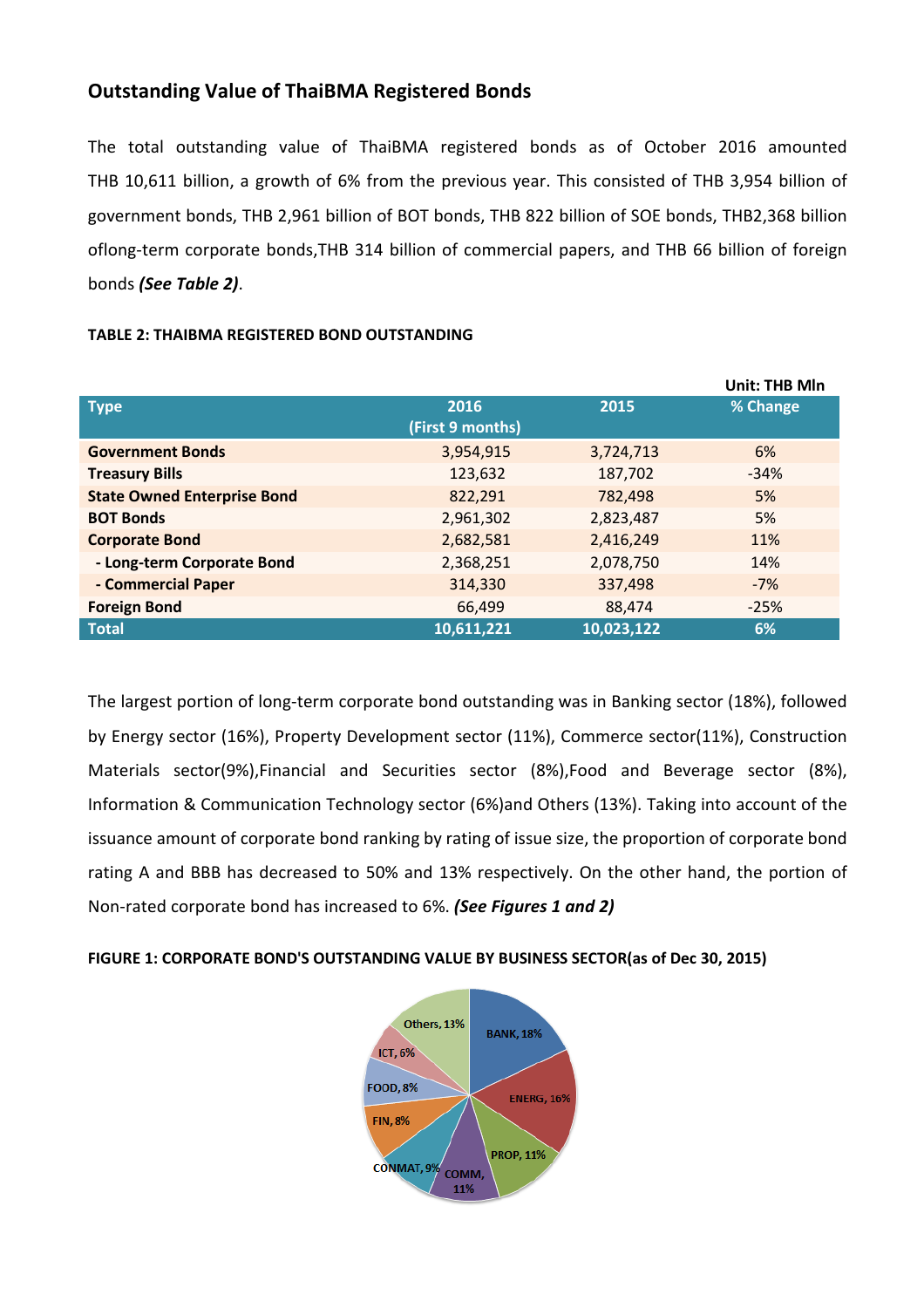

#### **FIGURE 2: PROPORTION OF CORPORATE BOND ISSUER BY RATING**

### **II. Bond Trading Activities**

In the first 9 months of 2016, total outright trading value was THB 17,284billion, 12% lower than in 2015(See Table 3). Trading activities in 2016 still have concentrated in BOT bond, accounted for THB 12,507 billion or 72% of the total outright trading value. The government bonds accounted for 12,507 billion or 72% of the total outright trading value. The government bonds accounted for<br>THB 3,345 billion, followed by THB 478 billion of long-term corporate bonds, THB 445 billion of T-Bills, THB 327 billion of commercial paper, THB 161 billion of ofSOE bonds, and THB 18 billion of foreign bonds.

| TABLE 3: THAIBMA OUTRIGHT TRADING AND OUTSTANDING VALUE (THB MIn)BETWEEN 2015& 2016 |  |  |
|-------------------------------------------------------------------------------------|--|--|
|-------------------------------------------------------------------------------------|--|--|

| Unit: THB Mln                                 |                |                    |                       |                    |                 |                    |
|-----------------------------------------------|----------------|--------------------|-----------------------|--------------------|-----------------|--------------------|
|                                               | 2015           |                    | 2016 (First 9 months) |                    | % Change        |                    |
| <b>Type</b>                                   | Outright       | <b>Outstanding</b> | <b>Outright</b>       | <b>Outstanding</b> | <b>Outright</b> | <b>Outstanding</b> |
|                                               | <b>Trading</b> |                    | <b>Trading</b>        |                    | <b>Trading</b>  |                    |
| <b>Government Bonds</b>                       | 4,605,344      | 3,724,713          | 3,345,857             | 3,954,915          | $-27%$          | 6%                 |
| <b>T-Bills</b>                                | 1,360,925      | 187,702            | 445,518               | 123,632            | $-67%$          | $-34%$             |
| <b>State Owned Enterprise</b><br><b>Bonds</b> | 244,728        | 782,498            | 161,346               | 822,291            | $-34%$          | 5%                 |
| <b>BOT Bonds</b>                              | 12,615,669     | 2,823,487          | 12,507,573            | 2,961,302          | $-1%$           | 5%                 |
| <b>Long-term Corporate Bonds</b>              | 496,354        | 2,078,750          | 478,307               | 2,368,251          | $-4%$           | 14%                |
| <b>Commercial Paper</b>                       | 311,333        | 337,498            | 327,803               | 314,330            | 5%              | $-7%$              |
| <b>Foreign Bonds</b>                          | 19,484         | 88,474             | 18,364                | 66,499             | $-6%$           | $-25%$             |
| <b>Total Value</b>                            | 19,653,835     | 10,023,122         | 17,284,768            | 10,611,221         | $-12%$          | 6%                 |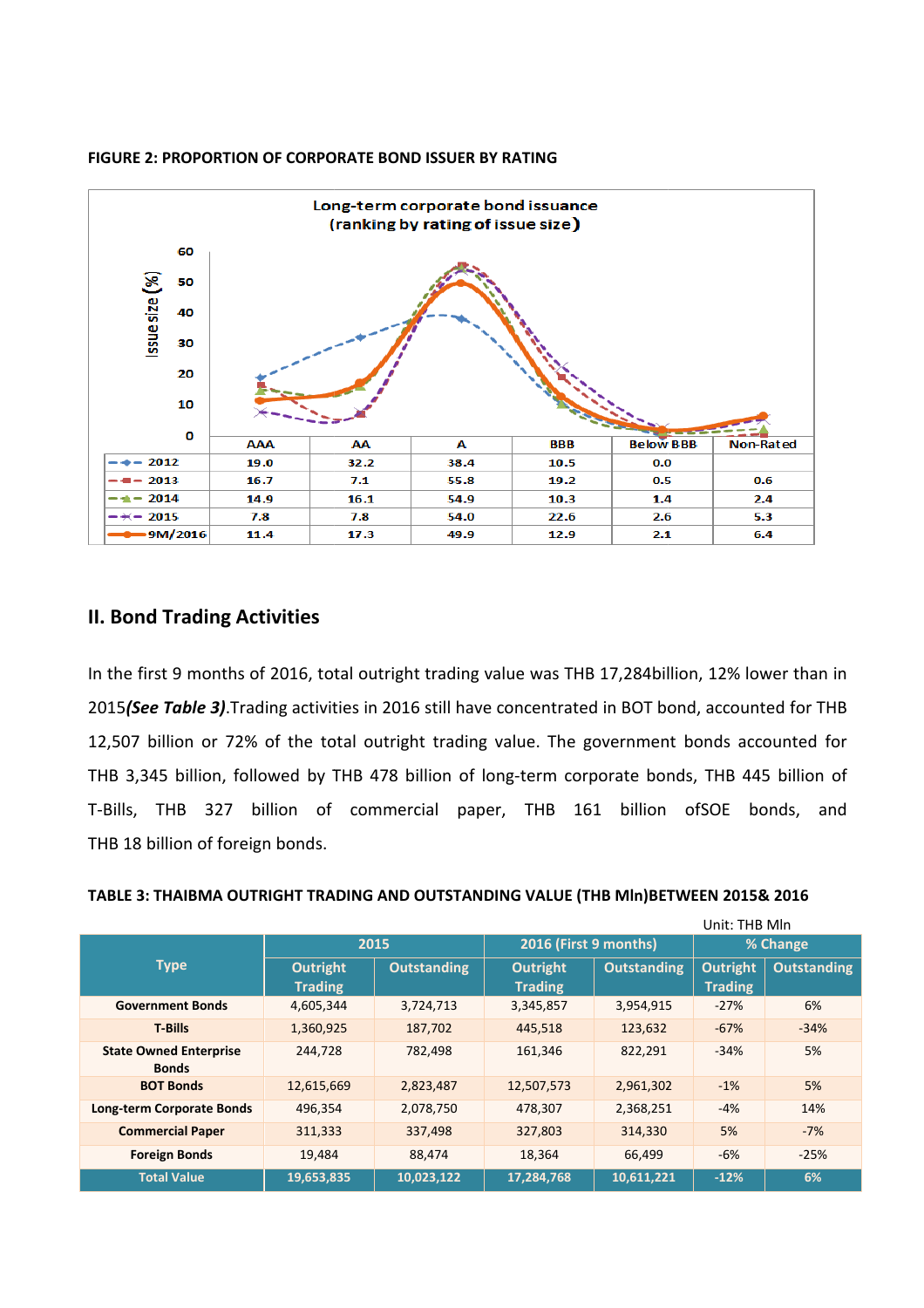Total outright trading of long-term corporate bonds in the first 9 months of 2016 totaled THB 478 billion or 2.76% of the total outright trading value. The largest portion of corporate bonds outright trading value was in Property sector (16%), followed by the Banking sector (14%), Food and Beverage sector (13%), Financial Institution sector (13%) and Energy sector (12%). (See Figures 3).

#### **FIGURE 3: CORPORATE BOND'S TRAD TRADING VALUE BY BUSINESS SECTOR, IN THE FIRST 9 MONTHS OF 2016**



# **Market Participants**

The top ten most active member dealers for outright trading with over 1 year maturity in the first 9 months of 2016 comprised ofeightlocal commercial banks, namely: Bangkok Bank Plc (13.95% of market share), Krung Thai Bank Plc (7.92%), Standard Chartered Bank (7.23%), Siam Commercial Bank Plc (6.36%), CIMB Thai Bank Plc (6.64%), Kasikorn Bank Plc (6.06%),TMB Bank Plc (6.15%), KGI Securities (Thailand) Plc (4.98%)and two foreign commercial banks: The Hongkong and Shanghai Banking Corporation Limited (HSBC) (7.16%), and CITI Bank (5.90%). (See Table 4).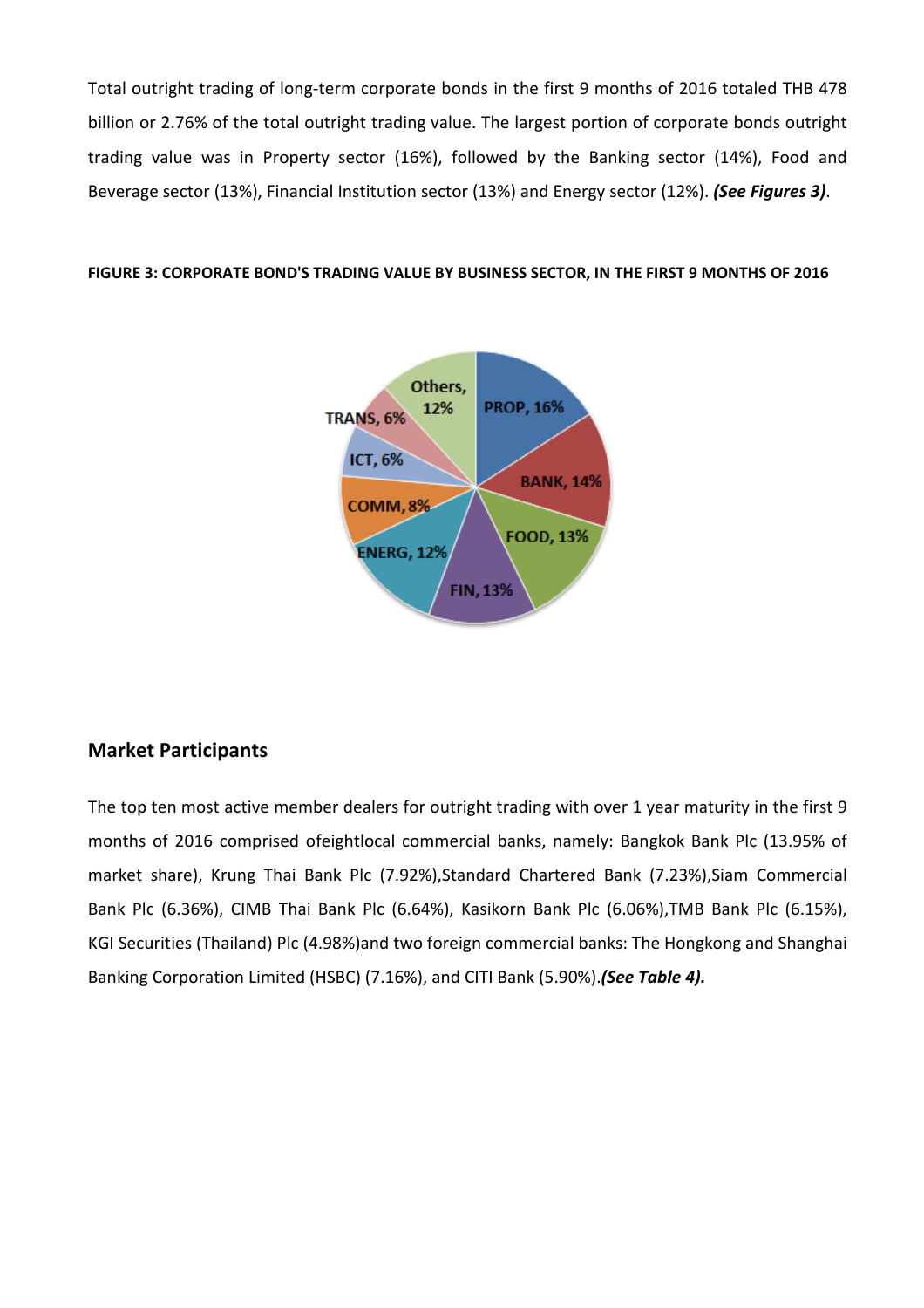| Rank           | <b>Dealer</b> | Outright             | <b>Market</b> |
|----------------|---------------|----------------------|---------------|
|                |               | <b>Trading Value</b> | <b>Share</b>  |
| 1              | <b>BBL</b>    | 781,369              | 13.95%        |
| $\overline{2}$ | <b>KTB</b>    | 443,627              | 7.92%         |
| 3              | <b>HSBC</b>   | 400,918              | 7.16%         |
| 4              | <b>SCBT</b>   | 405,241              | 7.23%         |
| 5              | <b>SCB</b>    | 356,382              | 6.36%         |
| 6              | <b>CIMBT</b>  | 372,090              | 6.64%         |
| 7              | <b>KBANK</b>  | 339,424              | 6.06%         |
| 8              | <b>TMB</b>    | 344,532              | 6.15%         |
| 9              | CITI          | 330,370              | 5.90%         |
| 10             | KGI           | 278,860              | 4.98%         |
|                | Other         | 1,548,642            | 27.65%        |
|                | Total         | 5,601,454            | 100.00%       |

## **TABLE 4: TOP 10 MOST ACTIVE MEMBER DEALERS (Exclude < 1 Yr Bonds)**

# **Market Liquidity**

In the first 3 quarters of 2016, the turnover ratio (outright transaction only) for all types of bonds In the first 3 quarters of 2016, the turnover ratio (outright transaction only) for all types of bonds<br>was 1.63times, dropping from the ratio of 1.96times in 2015. In particular, the turnover ratio of BOT bonds was 4.22times, followed by T-bill (3.60 times),commercial paper (1.04 1.04 times),government bonds (0.85 times), foreign bonds (0.28 times), SOE bonds (0.20times) and long-term corporate bond (0.20 times).

The top five most active issues of government bonds were LB206A, LB21DA, LB196A, LB176Aand LB25DA(See Table 5), whereas the top five most active SOE bonds wereGGLB189A, GGLB16NA, GGLB156A, GGLB157C, and GGLB20NA (See Table 6). With regards to long-term corporate bonds, the top five most active issues were SCC184B, TLT164A, CPF163A, TLT174A, and TLT162A *(See Table 7).*

| <b>Issue</b>  | <b>Type/Rating</b> | TTM(Yrs.) | <b>High Yield</b><br>$(\%)$ | <b>Low Yield</b><br>(%) | <b>Trading</b><br><b>Value</b><br>(THB Mln) | <b>Turnover</b><br><b>Ratio</b><br>$(\%)$ | <b>Last Trade</b><br><b>Date</b> |
|---------------|--------------------|-----------|-----------------------------|-------------------------|---------------------------------------------|-------------------------------------------|----------------------------------|
| <b>LB206A</b> | Loan Bond          | 3.74      | 2.06                        | 1.36                    | 515,866                                     | 2.74                                      | 30-Sep-16                        |
| LB21DA        | Loan Bond          | 5.22      | 2.39                        | 1.35                    | 503,837                                     | 1.65                                      | 30-Sep-16                        |
| <b>LB196A</b> | Loan Bond          | 2.7       | 2.09                        | 1.3                     | 456,359                                     | 1.51                                      | 30-Sep-16                        |
| <b>LB176A</b> | Loan Bond          | 0.71      | 1.9                         | 1.14                    | 440,847                                     | 2.72                                      | 30-Sep-16                        |
| LB25DA        | Loan Bond          | 9.21      | 2.65                        | 1.48                    | 405,141                                     | 2.09                                      | 30-Sep-16                        |

### TABLE 5: TOP 5 MOST ACTIVE GOVERNMENT BONDS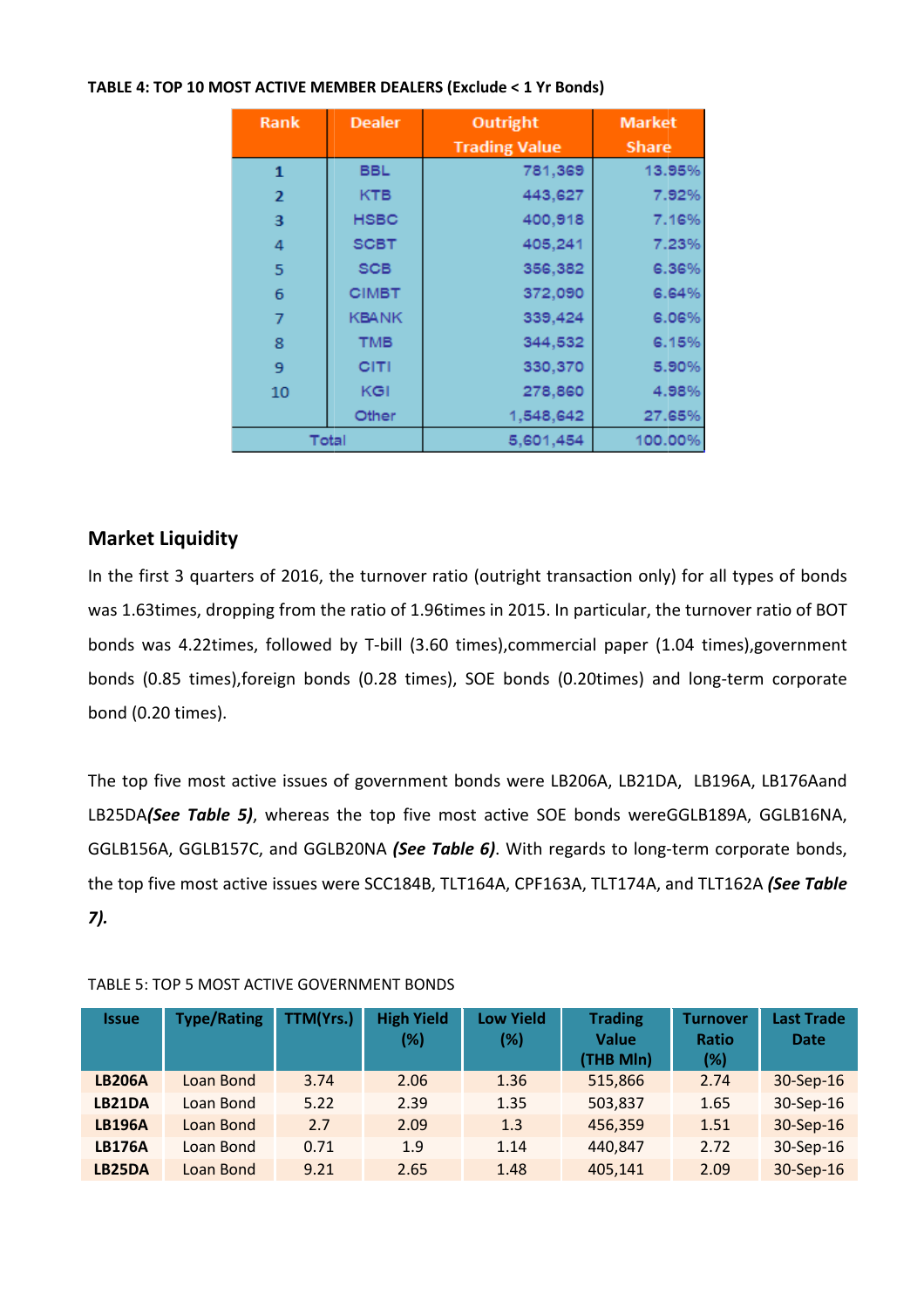| <b>Issue</b>    | <b>Type/Rating</b> | <b>TTM(Yrs.)</b> | <b>High</b><br><b>Yield</b><br>(%) | <b>Low Yield</b><br>$(\%)$ | <b>Trading</b><br><b>Value</b><br>(THB Mln) | <b>Turnover</b><br><b>Ratio</b><br>(%) | <b>Last Trade</b><br><b>Date</b> |
|-----------------|--------------------|------------------|------------------------------------|----------------------------|---------------------------------------------|----------------------------------------|----------------------------------|
| GGLB189A        | Guaranteed         | 1.99             | 1.875                              | 1.42                       | 22,159                                      | 0.38                                   | 28-Sep-16                        |
| GGLB16NA        | Guaranteed         | 0.16             | 1.565                              | 1.39                       | 21,533                                      | 0.31                                   | 28-Sep-16                        |
| GGLB262A        | Guaranteed         | 9.41             | 2.5801                             | 1.76                       | 18,977                                      | 1.03                                   | $9-$ Sep $-16$                   |
| <b>GGLB20NA</b> | Guaranteed         | 4.16             | 2.25                               | 1.465                      | 10,424                                      | 0.37                                   | 8-Sep-16                         |
| <b>PEA199A</b>  | Non-Guaranteed     | 2.98             | 1.78                               | 1.755                      | 6,394                                       | 2.13                                   | 12-Feb-16                        |

#### TABLE 6: TOP 5 MOST ACTIVE STATE OWNED ENTERPRISE BONDS

### TABLE 7: TOP 5 MOST ACTIVE LONG TERM CORPORATE BONDS

| <b>Issue</b>    | <b>Type/Rating</b> | TTM(Yrs.)                | <b>High Yield</b><br>(%) | <b>Low Yield</b><br>(%) | <b>Trading</b><br><b>Value</b><br>(THB MIn) | <b>Turnover</b><br>Ratio<br>(%) | <b>Last Trade</b><br><b>Date</b> |
|-----------------|--------------------|--------------------------|--------------------------|-------------------------|---------------------------------------------|---------------------------------|----------------------------------|
| PTTEP296A       | AAA                | 12.69                    | 3.29                     | 2.61                    | 9,673                                       | 0.85                            | 29-Sep-16                        |
| <b>DTN207A</b>  | $AA+$              | 3.83                     | 3.28                     | 2.02                    | 7,250                                       | 1.81                            | 29-Sep-16                        |
| <b>BAY193A</b>  | <b>AAA</b>         | 2.42                     | 2.08                     | 1.57                    | 6,985                                       | 0.58                            | 12-Sep-16                        |
| <b>UOBT165A</b> | AAA                | $\overline{\phantom{a}}$ | 1.65                     | 1.47                    | 6,872                                       | 1.96                            | 21-Apr-16                        |
| <b>THAI185C</b> | A                  | 1.62                     | 3.49                     | 2.23                    | 6,675                                       | 1.33                            | 30-Sep-16                        |

## **Yield Movement and the ThaiBMA Bond Index**

Comparing yield's movement of the government bond at the end of the third quarter with the previous year, short-term bonds' yield decreased around 5 basis pointsdue to constant inflow from foreign investors. While the yield of long-term bond (longer than 1 year) went down 10-80 basis pointsas economic recovery in domestic and international was slower than market's expectation *(See Figure 4)*.

Since December 2015 FOMC raised policy rate by 0.25% to the rate of 0.25%-0.50%, market hasconstantly concerned about the timing of FOMC to increase the policy rate in 2016. Investors always respond to the expectation that FOMC might raise policy rate by selling off the risky assets including Thai bonds and buying back even more after FOMC postponed pushing up the policy rate yet. Besides, the international financial market seems to have more uncertainty from the Brexit and the election of the US's president. As the result, foreign investors turn to invest in Thai bond market more than the last year. Up to the third quarter, Thai bond market has experienced the foreign capital inflow totaled at THB 167,390 Mln. The bond holding value of foreign investors has increased